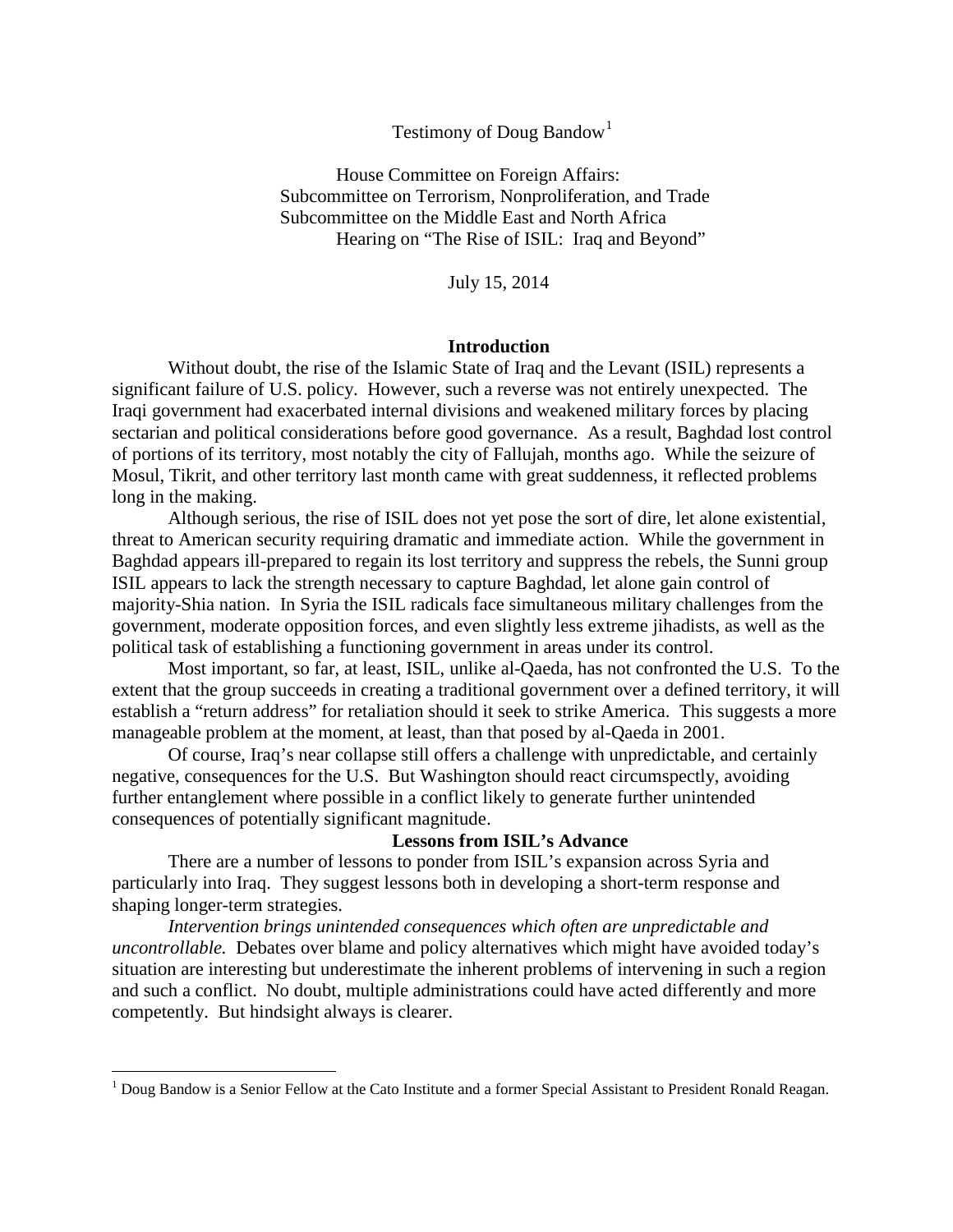Those judging a policy such as invading and occupying Iraq should take for granted that some assumptions will be erroneous, some policies will be mistaken, and some outcomes will be unplanned. If the strategy cannot survive the unexpected, its flaws run far deeper. Such an intervention—seeking to transform another society from outside, despite significant differences in history, religion, culture, tradition, ethnicity, interest, and more—inevitably creates a large risk of failure. And such an action almost inevitably will replace one set of problems with another set of equal if not greater magnitude.

Indeed, our experience in the Middle East highlights how one intervention almost always begets another and another. The 1953 coup against Iranian Prime Minister Mohammad Mossadegh elevated the Shah to full power. His authoritarian misrule led to his ouster in 1979. The triumph of Islamic radicals in Tehran caused Washington to back Iraq's Saddam Hussein's aggressive war against Iran. In 1990 Hussein acted as the U.S. had feared the Iranians would act, expanding in the Gulf, leading to the first Gulf War and a force deployment in Saudi Arabia, which Deputy Defense Secretary Paul Wolfowitz later acknowledged to be one of Osama bin Laden's grievances.

The second Gulf War removed Hussein—along with his heavy-handed suppression of sectarian strife and role as counterweight to Iran. Even had the new government in Baghdad been amenable to a continued U.S. military presence, the latter would have offered little remedy for the sectarian hostilities which have exploded with full force today. Developing U.S. policy today requires recognizing the potential of another round of unintended consequences.

Speaking of Iraq's sectarian proclivities, the president recently opined that "old habits die hard." He was correct. However, his sentiment even more accurately applies to Washington's compulsion to intervene militarily all over the world seemingly without regard to long-term consequences.

*America's interest varies dramatically based on the character of potential adversary groups such as ISIL.* The world is filled with forces representing various degrees of antagonism and hostility toward the U.S., but most have little occasion to act on those sentiments. They may lack the desire, opportunity, or means to strike, or fear the consequences of doing so. The latter—deterrence—kept the most horrid dictatorships of Joseph Stalin's Soviet Union and Mao Zedong's in check for decades. That prospect also is why ugly regimes such as North Korea threaten their neighbors rather than America.

In general, a restrained U.S. response emphasizing the promise of overwhelming retaliation, with allies taking responsibility for more direct contact, is the best approach in such cases. Directly intervening in conflicts without direct impact on America and initiating preventive wars where intentions and capabilities are unclear, as against Hussein's Iraq, usually create bigger problems than those solved. For this reason alone, such interventions should be last resorts.

Very different is the threat posed by transnational groups, such as al-Qaeda, which focus their ire on America and are almost impossible to deter. Although trade-offs remain important for instance, promiscuous and especially misdirected drone strikes may create more enemies than they kill—the potential for attack against America is higher and the need for preemption (which differs from preventive war) is greater. Enemies planning attacks must be incapacitated, whether killed, captured, or debilitated.

Although ISIL's character is not immutable, so far it acts more like a party in a traditional civil war than a terrorist group. In fact, the organization even offers social services and religious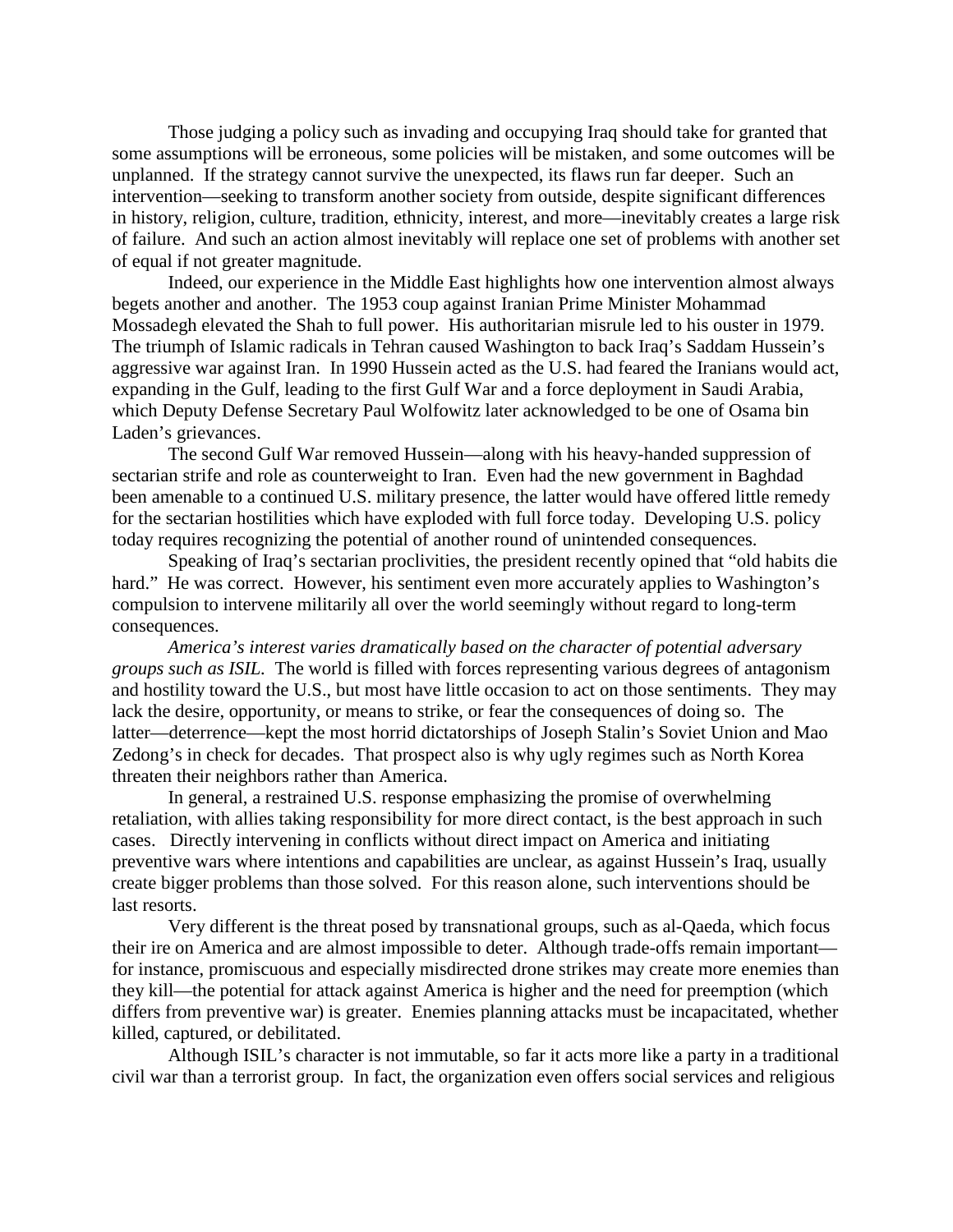education more characteristic of a traditional government. ISIL's break with al-Qaeda apparently reflected at least in part the latter's focus on the "far enemy," that is, the U.S. In contrast, ISIL wanted to become something akin to a "real country." Which makes it far more dangerous for the governments of Iraq and Syria, in particular, than for America.

To the extent that the organization establishes effective control over a territory, which remains problematic, it will have less incentive to strike the U.S., since doing so would, as with the Taliban in Afghanistan, risk its geopolitical gains. The group continues to pose a serious challenge, and one which could morph into something different and more menacing over time. But today Washington has an opportunity for a considered, restrained, and measured response.

Moreover, Iraq is not likely to fall under ISIL control and become a terrorist state. Although these Islamic radicals, deploying a small but disciplined military force, have been able to grab most of Sunni-dominated Anbar Province, they lack the resources necessary to conquer Iraq or even take Baghdad. The slide toward sectarian strife, exacerbated with ISIL's claims to have executed hundreds of Sunni soldiers, will strengthen popular Shiite resistance.

Moreover, the organization's success so far has depended on Baathist loyalists and tribal leaders more interested in winning regional autonomy and a fairer distribution of national spoils than in returning to the  $7<sup>th</sup>$  century. The group's ostentatious brutality, apparently another factor in its break with al-Qaeda, also is likely to engender resistance. Some clashes already have been reported and the prospect for permanent and stable Islamist rule is uncertain.

*U.S. military action almost certainly would result in more costs than benefits.* Into this violent and unpredictable imbroglio President Obama is sending some Special Forces and contemplating "targeted, precise military action," presumably air and drone strikes. Some observers have called for confronting not just ISIL, but also the Baghdad government to force it to broaden its support and demobilize Shiite militias, and Tehran, to limit the latter's influence and compel the withdrawal of any military units.

Unfortunately, Washington already has learned the limits of military power, especially when imposed from afar with little popular support for long-term occupation in pursuit of what amounts to international social engineering. The more the U.S. attempts to do, the less likely it will do it well. Iraq's most serious problem today is that the state lacks credibility and will, and the military lacks leadership and commitment. These America cannot provide.

Military action is even more problematic. Most tempting may be limited drone strikes against ISIL's leadership, but such a campaign would require accurate intelligence. Moreover, the killing of the leaders of ISIL's earlier incarnations did not break the group or stop its activities. Today ISIL is too big to simply decapitate.

Nor does a broader use of airpower offer an easy solution. The allies employed some 25,000 strikes on behalf of highly-motivated opposition forces in Libya and the latter still took several months to triumph in a desert-oriented campaign. Air attacks have limited effectiveness in urban warfare and cannot liberate captured cities. To restrict "collateral damage" airpower best relies on ground support for targeting, something that could not be left to frankly untrustworthy sectarian Iraqi forces. Unfortunately, targeting Sunni areas almost inevitably would mean killing people, including noncombatants, once allied with Washington against al-Qaeda—as part of the "Sunni awakening" which was the key to the success of the Bush "surge." Turning former Sunni allies into enemies would put America's future position at risk while encouraging terrorism from another direction. The U.S. cannot escape blowback if it joins another Mideast conflict.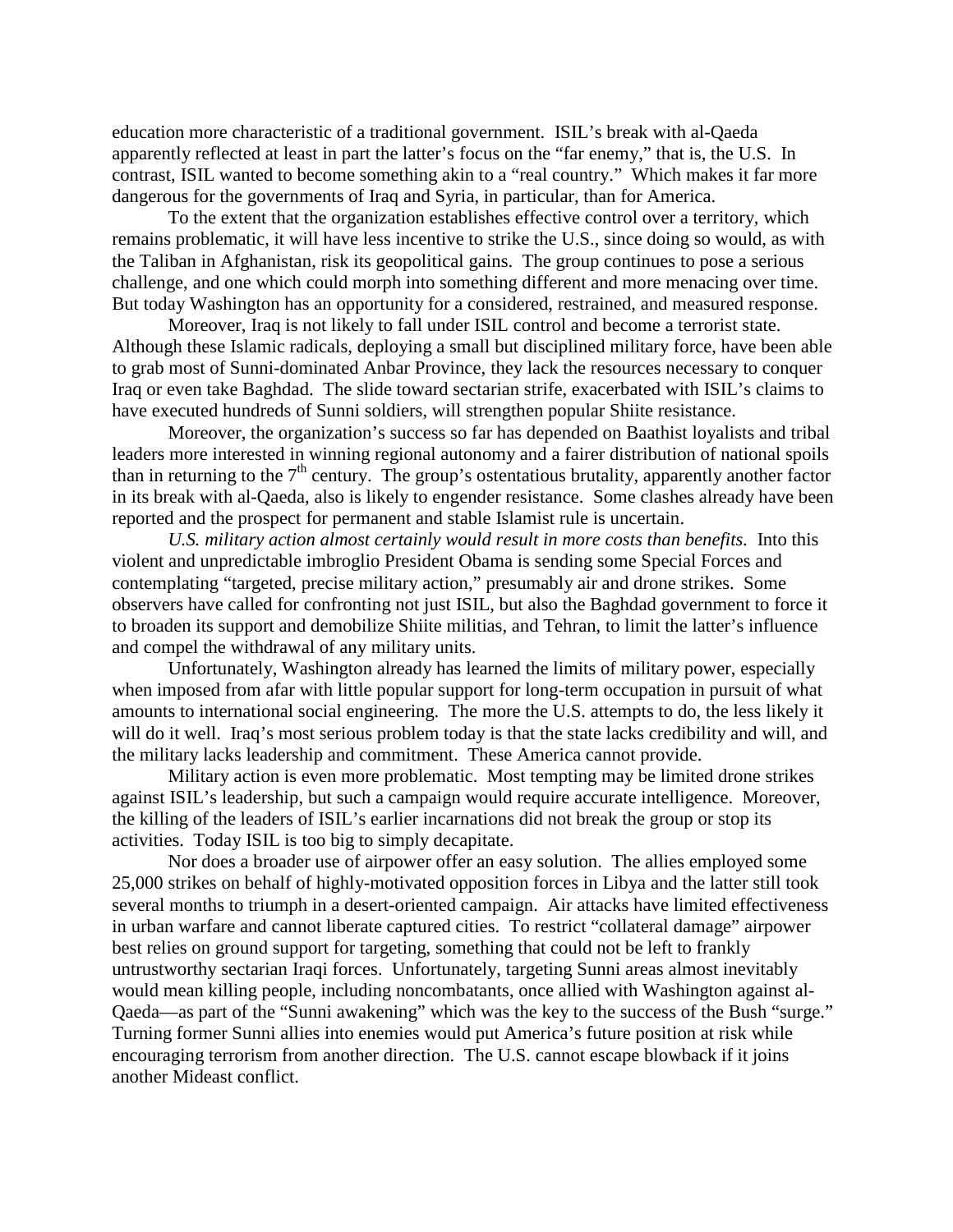*America loses by giving a blank check to Baghdad or attempting to transform Baghdad.* Next to ISIL's Abu Bakr al-Baghdadi, the man most responsible for the ongoing debacle is Iraqi Prime Minister Nouri al-Maliki. The latter has misgoverned, exacerbated sectarian tensions, and weakened his nation's governing institutions. To support his government is to reward his counterproductive behavior and encourage continuation of a strategy which has brought his country to near ruin. The tighter the U.S. embrace, the less likely he will either reform his government or reach beyond his narrow Shia base of support.

Moreover, tying America to his government would prove particularly dangerous if the conflict turns into a sectarian war. ISIL's atrocities and threats have galvanized Iraq's Shia majority, with young men joining the military and Shiite militias cooperating with security forces. The result looks likely to become a bitter and potentially long struggle between essentially lawless paramilitaries rather than a decisive conventional campaign by conventional forces. Washington does not want to be drawn into such a conflict.

Indeed, as noted earlier, ISIL has succeeded to its current degree in Iraq because it has won support from former Baathists and Sunni tribes. Some of the latter worked with America as part of the Sunni Awakening. At the latter's height tens of thousands of Sunnis were working with the U.S. against al-Qaeda and other foreign jihadists. The U.S. might deplore their cooperation with ISIL today, but they have done so for reasons entirely unconnected to America. They are not and must not be turned into America's enemies.

For understandable reasons the administration has been working to oust Maliki in favor of a more pliant and inclusive leader. Unfortunately, this effort is unlikely to turn out well. If unsuccessful, future cooperation with Baghdad will be made more difficult. Yet this is not the first U.S. attempt to get Maliki to be more responsible, and he so far has successfully resisted U.S., as well as domestic, pressure. His spokesman publicly called for support rather than pressure from Washington. As much as other Iraqis may want to replace him, they are less likely to act under American duress, especially while their nation faces a potentially existential threat.

Even if Washington's efforts turned out to be successful, Maliki's replacement might not be much better. Talk of Ahmed Chalabi, for instance, gives no cause for confidence. And Washington would be tied to "its man" for good or ill. Maliki illustrates that downside.

Moreover, appearing to reflexively back Baghdad risks foreclosing potential solutions, including some form of federalism or even partition. The Iraqi Humpty Dumpty has fallen off of the wall. The Kurds are moving toward a vote over independence. The willingness of mainstream Sunnis to back ISIL demonstrates the depth of their alienation from Baghdad. The collapse of the Iraqi military suggests that the national government is unlikely to quickly reassert its authority. The U.S. and other interested parties, including Jordan, Israel, Turkey, and Iran should be talking informally and quietly about options to defuse the potential sectarian explosion. While Washington could help advance such an approach, no plan will succeed without support of regional states and local peoples. All options should be in play.

*Backing the Syrian resistance against Bashar al-Assad's government risks further undermining the Iraqi government and ultimately American interests.* The civil war in Syria obviously is a humanitarian tragedy, but it long has been well beyond Washington's control. The claim that if only the U.S. had given the right measure of support to the right group at the right time a democratic government representing all Syrians would have emerged is dubious: little about American involvement in the Middle East suggests the necessary combination of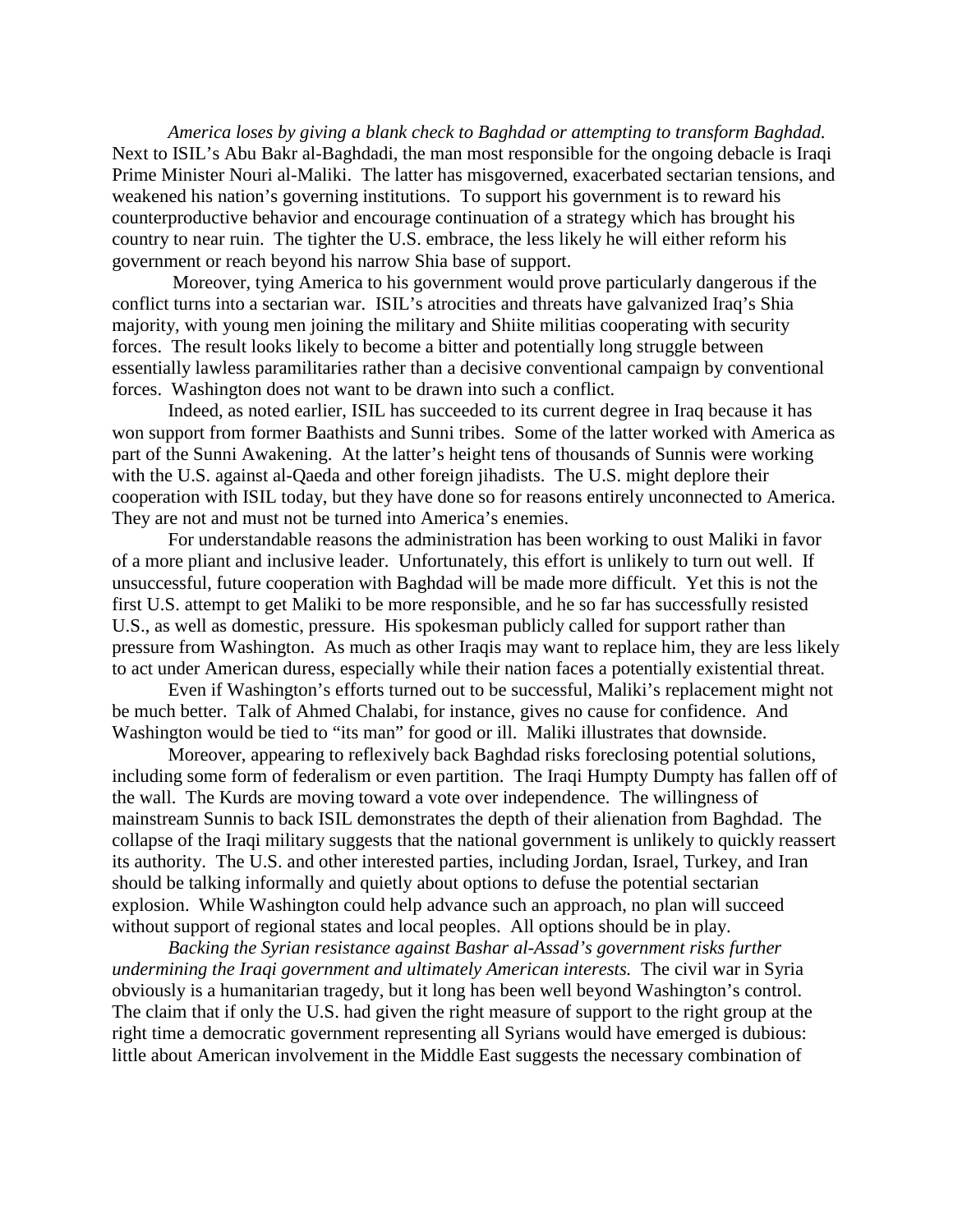perspicacity, nuance, competence, and humility. In any case, the conflict has moved well beyond any such moment.

The Damascus government is odious, but not as obviously inimical to U.S. interests as an ISIL "caliphate" reaching across Iraq and Syria. Further weakening the Assad regime increases the opening for ISIL and other jihadist forces. While aiding more moderate fighters might help them regain lost ground against radical forces, experience suggest doing so is more likely to create a new source of materiel resupply for ISIL—if the latter continues to triumph in clashes between the two. (Already the group has captured a wealth of U.S. weapons, including Blackhawk helicopters!) The U.S. risks being too clever by half, presuming that it can control the outcome of a war that so far has proved as unpredictable as any other in the Mideast.

Ultimately, Washington must set priorities. The overthrow of Assad is desirable in theory but, like the ouster of Hussein, may yield unexpectedly bloody consequences in practice. One likely result would include further strengthening ISIL, a more clear and present danger than Assad. Attempting to play both sides, helping the government battling jihadist extremists in Iraq while opposing the government fulfilling the same role in Syria, risks dual failure.

*ISIL is more a problem for America's friends and allies than for America.* To the extent that the group remains an aspirant to national power rather than an advocate of terror against the U.S., it most directly threatens countries in the region. These states, overwhelmingly Muslim other than Israel and Lebanon, possess greater credibility in confronting a group claiming to represent Islam. Washington should expect these nations to respond to the threat.

Unfortunately, American officials seem reluctant to relinquish control, despite their evident and longstanding difficulty in shaping geopolitical circumstances to advance U.S. ends. Given the costs of action, it makes more sense to expect the nations with the most at stake to be most responsible. The outcome may not be precisely to Washington's liking, but it isn't likely to be so even with more direct American intervention.

Multiple actors are interested in ISIL, which has claimed territory as far as Kuwait, Israel, and Turkey. First and most important is Iraq. The best hope for creating a more responsible and unifying government comes from the threat posed by ISIL. Indeed, the most obvious strategy for ending the danger of a "caliphate" is weaning away the group's Sunni allies. They must come to see greater benefits in cooperating with a reformed government in Baghdad than in reconstructing an ancient caliphate.

Second is Iran. Washington's reluctance to countenance Tehran's involvement in Iraq is understandable but irrelevant. Hussein's loss always was going to be Iran's gain, the Bush administration's intentions notwithstanding. There is nothing Washington can do to change that today. The more America is willing to tie itself to the Maliki government the less the latter might need to rely on Iran, but the impact likely would be marginal. The overwhelming religious, cultural, personal, economic, and geopolitical ties would remain. The U.S. always will be a distant and alien power. Under these circumstances, it would be better to have Iran rather than America deeply involved in Iraq what may end up as a barely disguised sectarian conflict.

Third is Turkey. Recent events, such as ISIL's capture of Turkish diplomats and truck drivers, have tempered Ankara's enthusiasm for overthrowing the Assad regime. Turkey is a Muslim nation with significant military capabilities which borders both Iraq and Syria. No doubt, the Erdogan government would find military involvement in the current struggle discomfiting, and Baghdad might be little more enthusiastic. However, from America's standpoint U.S. military involvement would be far worse.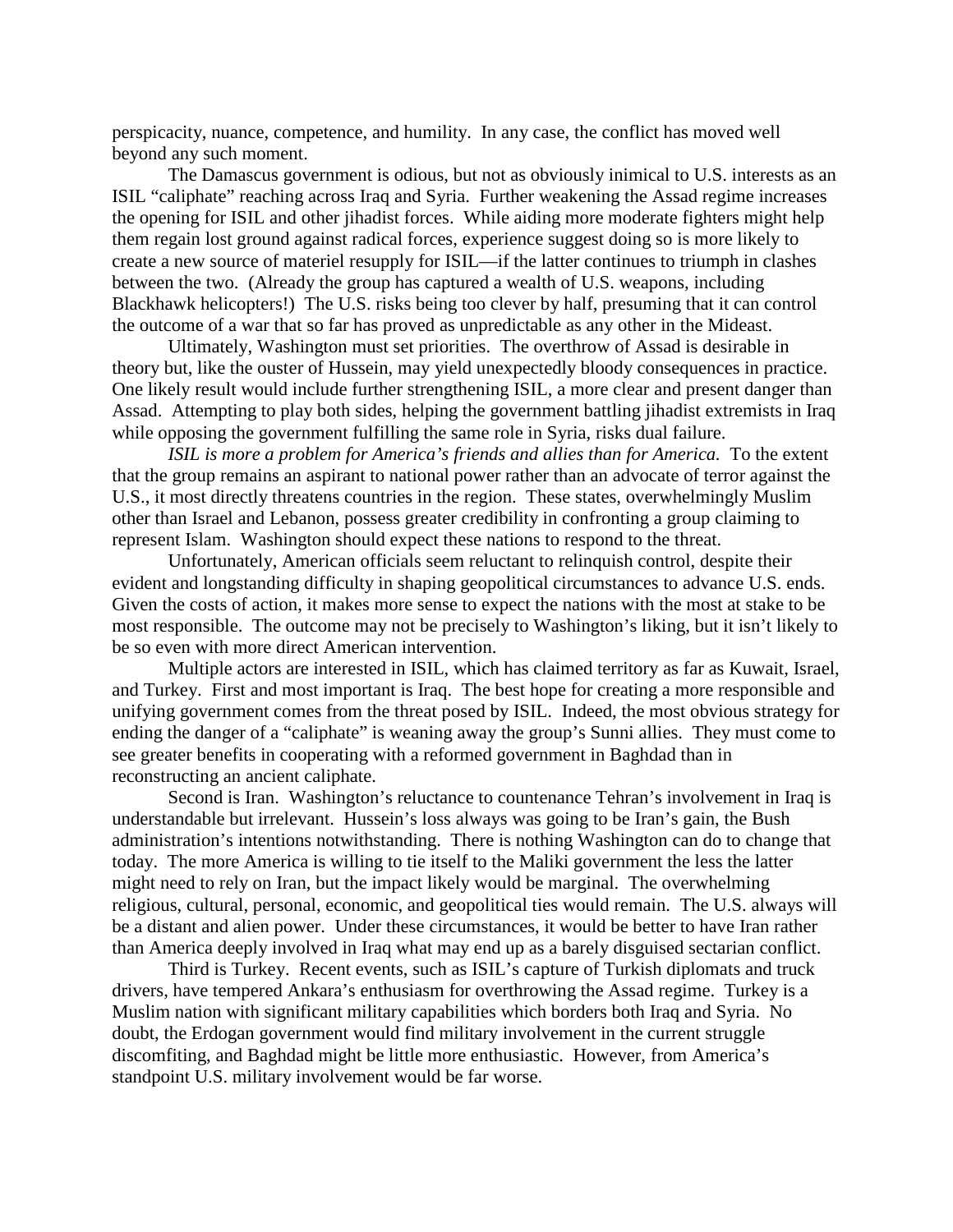Fourth is Saudi Arabia (and other Gulf States). Although not directly involved in the fighting, Riyadh has been funding and arming opposition forces in Syria. Washington cannot expect independent nations, even friendly ones, to automatically follow U.S. policy, but it should emphasize that any aid to radical groups such as ISIL is highly counterproductive. The group already has multiple sources of funding, most not subject to U.S. pressure. However, states claiming to be friendly to America should not be adding to its financial or military resources, especially nations which look to the U.S. for their defense.

Fifth, other countries, including Israel, Jordan, and Lebanon, have an interest in rolling back ISIL's gains. They all have different capabilities, and the implications of their involvement vary dramatically. However, Washington should be burning the diplomatic wires to encourage them to take action according to their interests and abilities. The U.S. has enough challenges in the Middle East and elsewhere around the world to jump into another conflict.

*The U.S. should downplay Iran's involvement in Iraq since there is little Washington can do to prevent or limit it.* Tehran's role in Iraq has caused great discomfort, but that was inevitable once the Bush administration removed Hussein from power. Although as I noted earlier American policy might have some impact at the margin on the degree of Iranian influence, the natural connections between the two Shia-majority nations always will outrange Baghdad's relations with Washington, especially as long as the U.S. is at odds with Tehran.

Rather than verbalize its unease and thus demonstrate its impotence, or engage in high level talks and ratify Iran's role, the Obama administration should quietly ensure that any U.S. military involvement does not clash with actions taken by Tehran. America's role should remain advisory, at most, but it would be best to ensure no inadvertent complications. The crisis in Iraq has placed a greater premium on improving relations with Iran—and especially resolving the nuclear issue, if possible. However, it would be a mistake to link the issues since Tehran's nuclear status remains the most critical bilateral challenge for Washington (as well as of great interest to allied states, including in Europe, and Persian Gulf, and Israel), and a successful, peaceful resolution, however unlikely it might appear at this point, would open the door to resolving or moderating other disputes.

## **Suggested Approach to Iraq**

Rather than engage in a well-publicized argument over relative blame of the past two administrations, U.S. policymakers should emphasize that the greatest fault, other than of Baghdadi and ISIL's other practiced killers, lies with the Iraqis. Having sown the wind, the Maliki government now is reaping the whirlwind. Thus, Washington should continue to place responsibility on the Iraqi government to adopt a more inclusive political approach, including discussions of a more federal government structure.

The U.S. also should promote a better coordinated regional approach by the many states affected by ISIL's rise. Far better that Muslim nations challenge Muslim radicals than American forces do so. Washington's interests in the Iraqi meltdown are real, but not nearly as serious as those of surrounding countries.

The Obama administration should rethink the advisability of further involvement in the Syrian civil war. A vision of the unlikely perfect, the replacement of the Assad regime with a liberal, democratic opposition, should not become the enemy of the more realistic good, a negotiated compromise limiting the power of radicals such as ISIL. The spillover into Iraq has become a prime consideration.